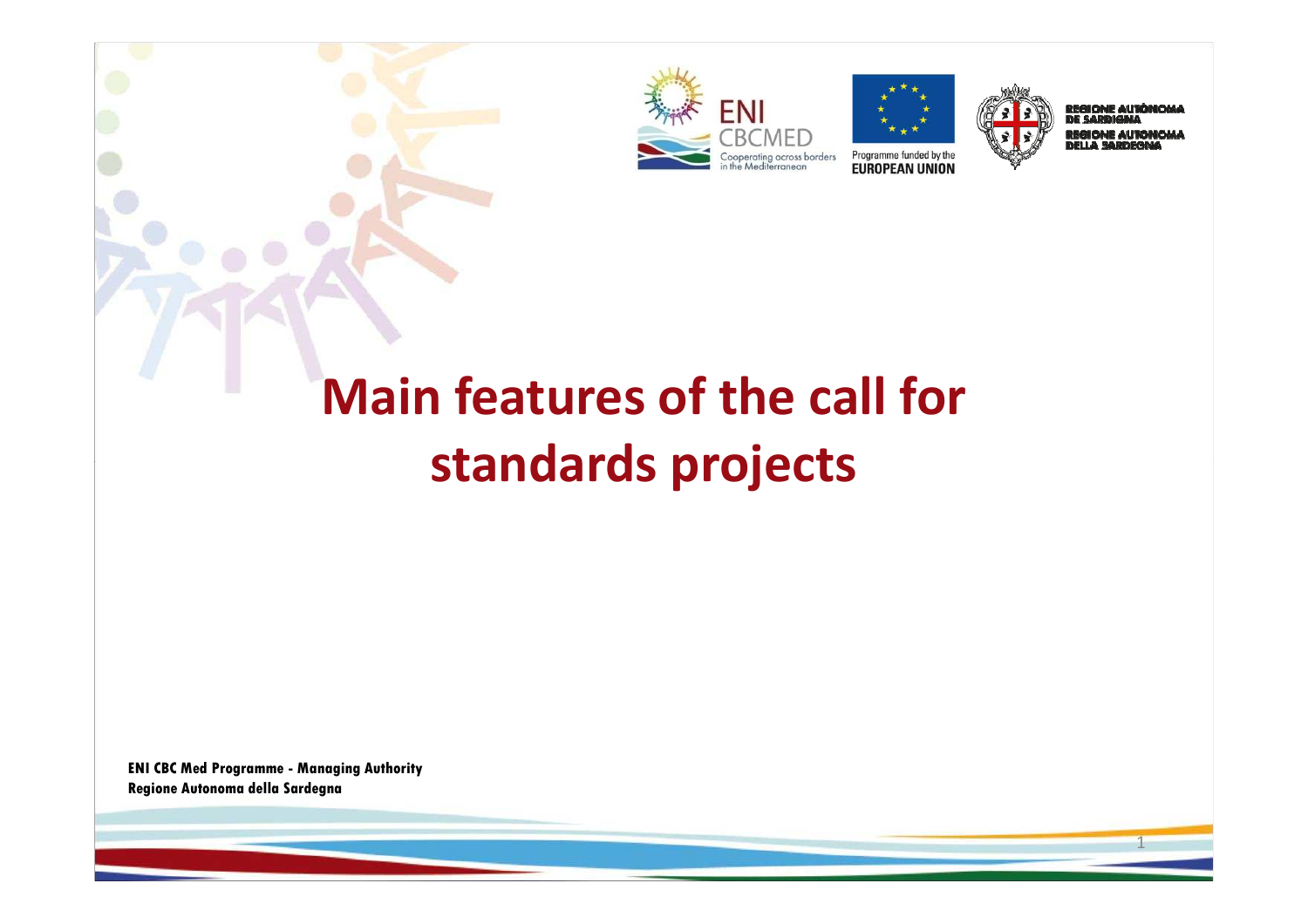# **Call 1 standard projects: Main features**

- **Call open to 11 Programme's Priorities**
- **Budget allocated: € 84.6 million (ENI funds)**
- **Financial allocation per priority**
- **Partnership: Min. 3 countries (at least 1 EUMC and 1 MPC)**
- **Duration: 24; 30; 36 months**





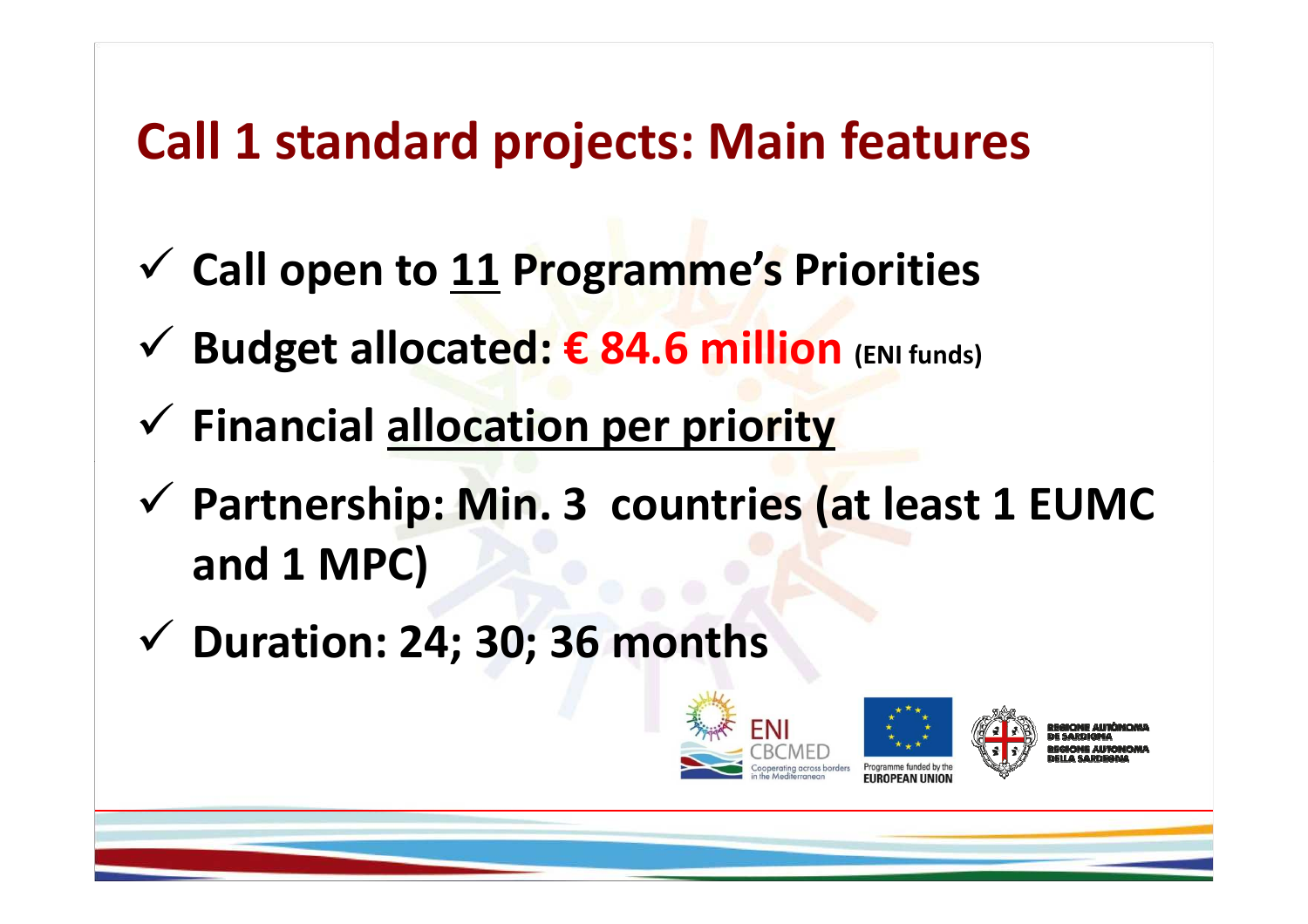### **Call 1 – Documents (1/2)**

**Reference document to read to be able to submit <sup>a</sup> proposal :**

**Call for proposals**

 **Guidelines for grant Applicants** to support Applicants in project design and development

- **Joint Operational Programme**
- **Glossary**, providing definitions for the main concepts and tools
- Model of the **Grant contract**
- Indicative model of **Partnership Agreement**
- Note on **State Aid** and self assessment grid
- Informative note on **financial capacity**
- Specific **national provisions**

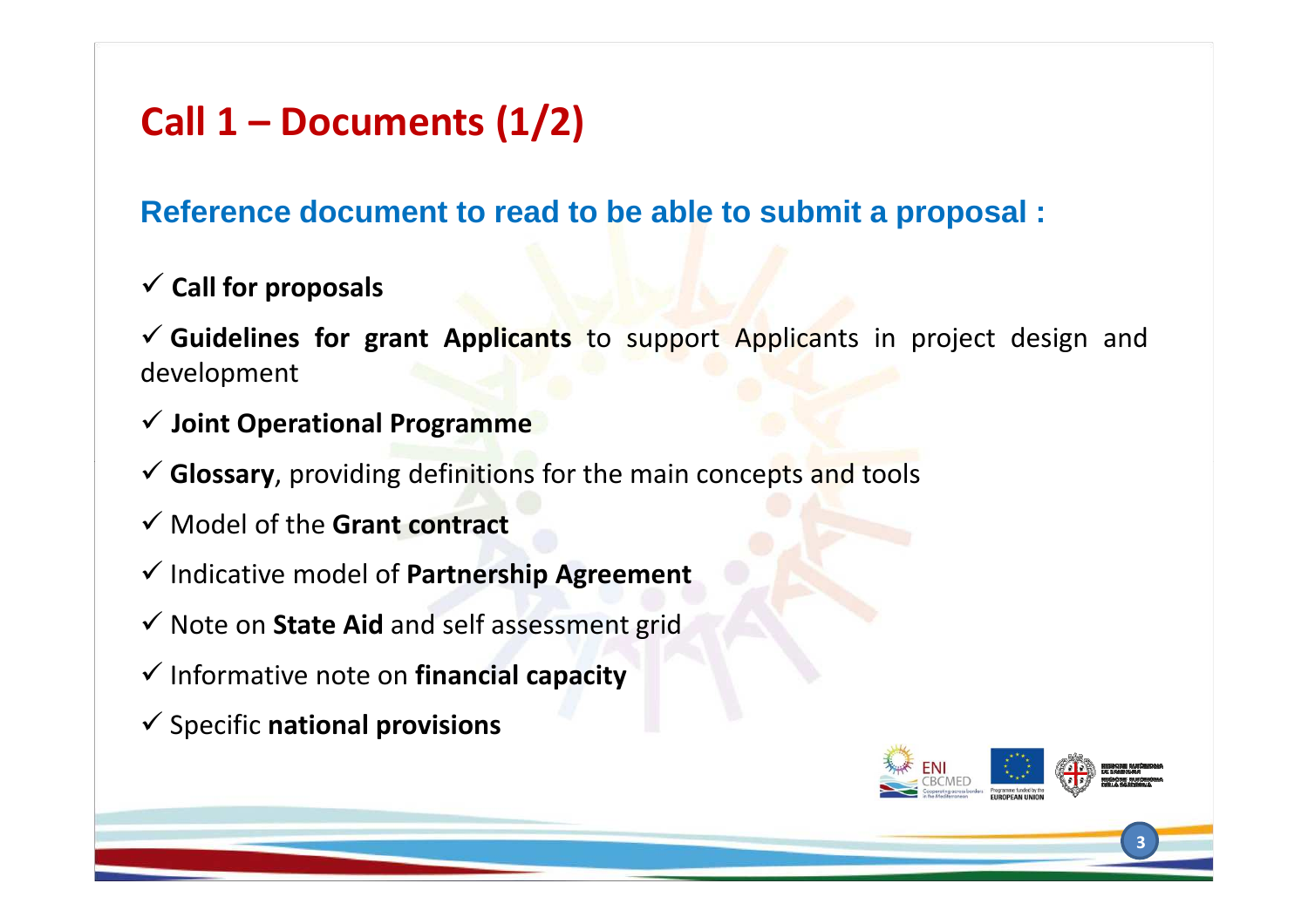### **Call 1 – Documents (2/2)**

#### **Documents needed for proposals submission:**

**Electronic application Form (eAF)** as the **ONLY** tool for project submission

#### **Mandatory documents to be submitted (uploaded) with the eAF:**

- $\checkmark$  Declaration by the Applicant
- $\checkmark$  Partner Statement by the partners
- $\checkmark$  International Organisation declaration (as the case may be)
- $\checkmark$  Associated partner declaration (as the case may be)
- $\checkmark$  State aid self assessment check grid
- $\checkmark$  Administrative costs justification



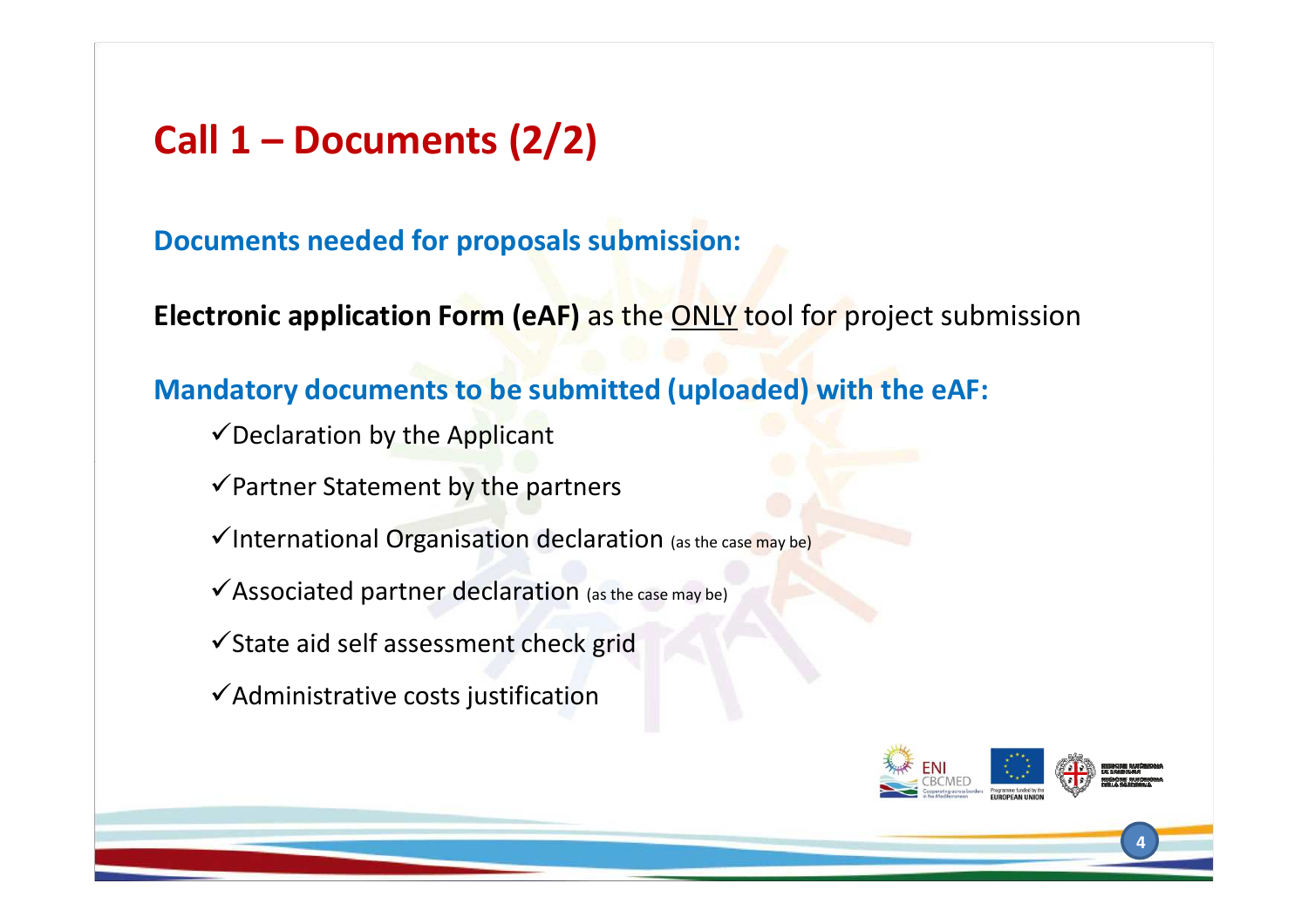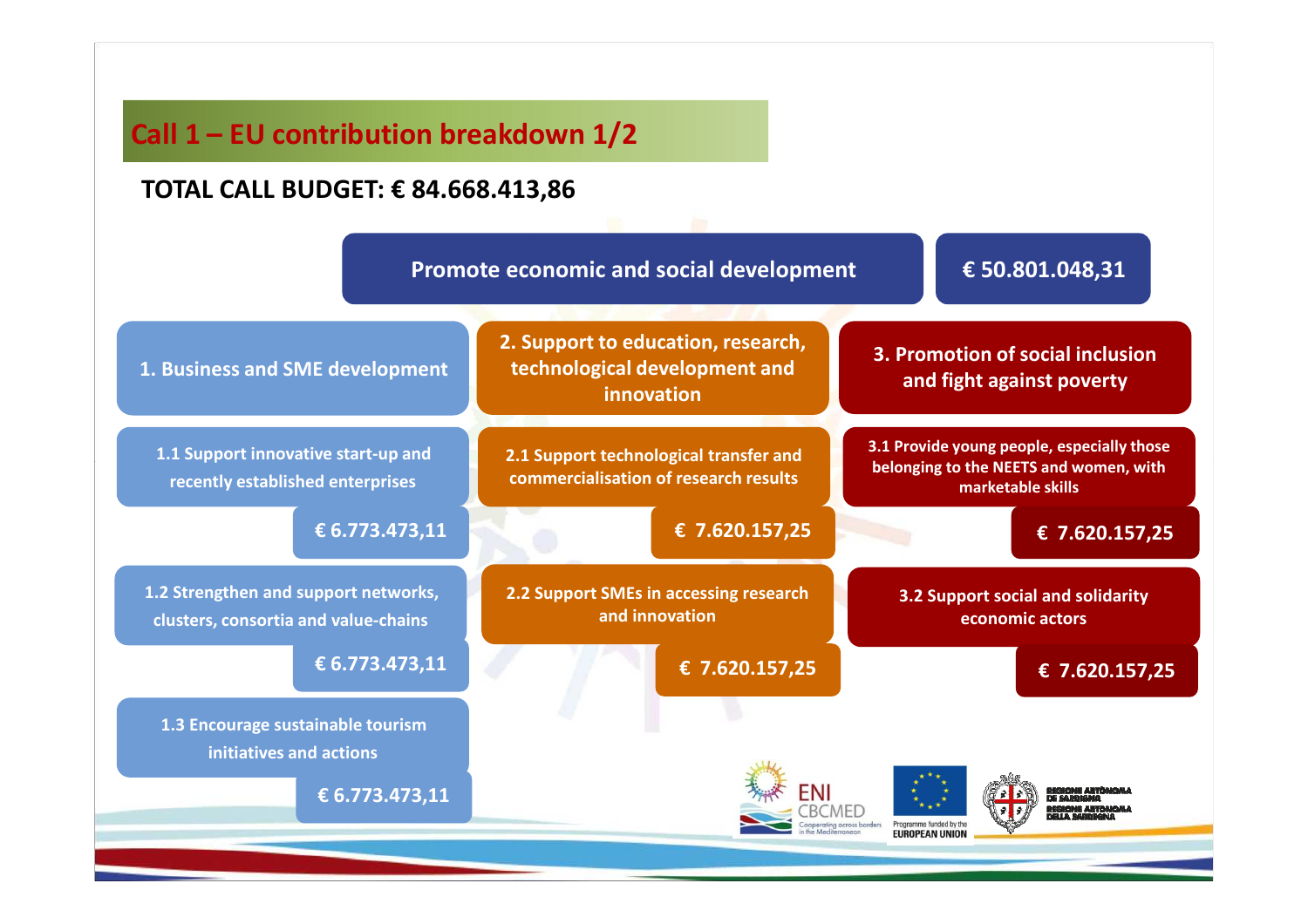#### **Call 1 – EU contribution breakdown 2/2**

#### **TOTAL CALL BUDGET: € 84.668.413,86**

#### **Address common challenges in environment**

#### **€ 33.867.365,55**

**Environmental protection, climate change adaptation andmitigation**

**Support innovative and technological solutions to increase water efficiency and encourage use of nonconventional water supply**

**Reduce municipal waste generation and promote source separated collection and the optimal exploitation of its organic component** 

**Support cost-effective and innovative energy rehabilitations relevant to building types and climatic zones, with a focus on public buildings**

**Incorporate the Ecosystem-Based management approach to ICZM into local development planning** 

**€ 8.466.841,39**

#### **€ 8.466.841,39**



**€ 8.466.841,39**





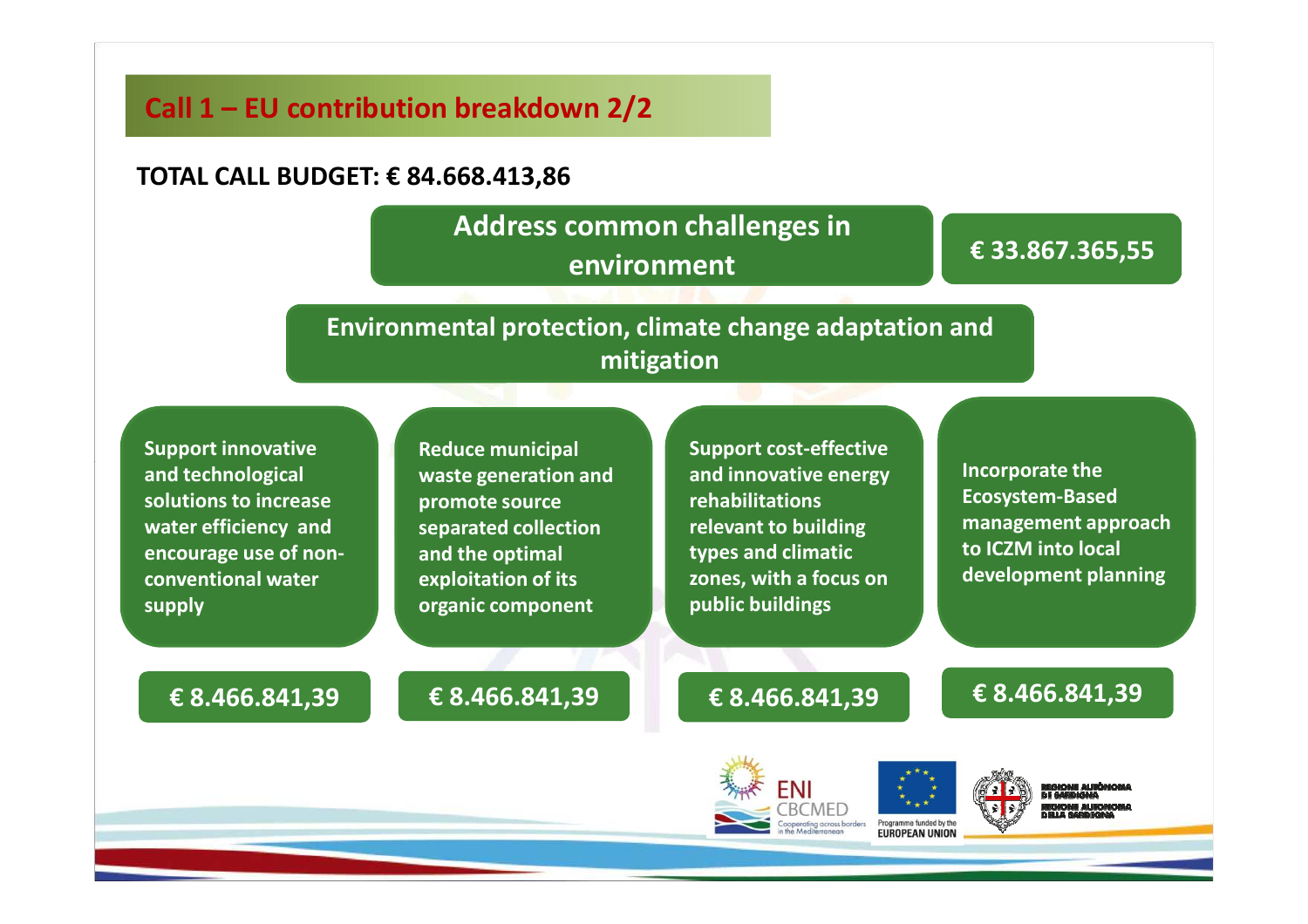**Admission requirements Chap. 4 Guidelines for Applicants (GfA)**

- $\checkmark$ **Eligible territories**
- $\checkmark$ **Financial dimension**
- $\checkmark$ **Specific requirements**
- $\checkmark$ **Eligibility of Applicant and Partners**
- $\checkmark$ **Eligibility of budget costs**

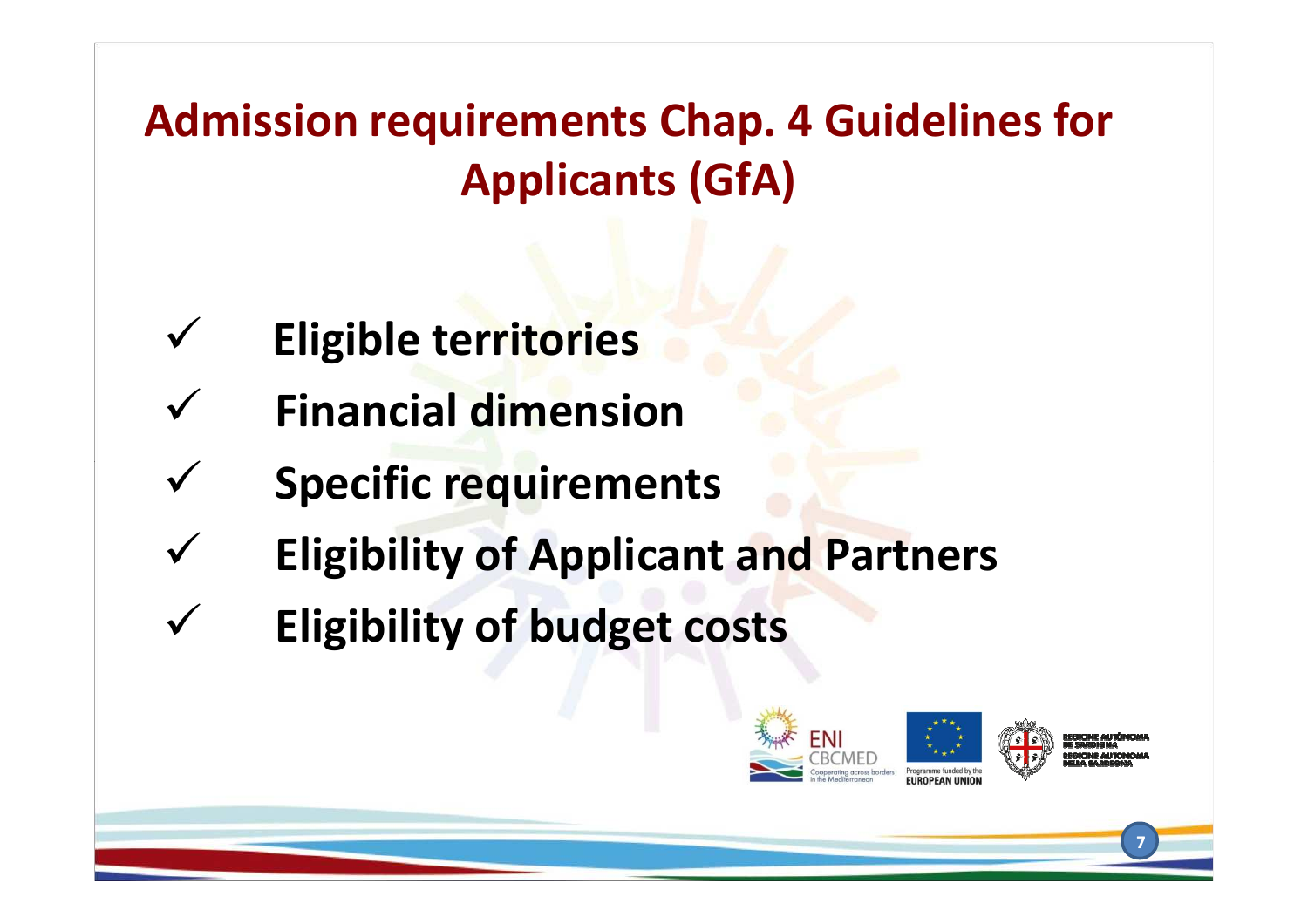## **Eligibility of territories (par. 4.1 GfA)**

### **Countries participating in the Programme:**

- •**EUMCs:** Cyprus, France, Greece, Italy, Malta, Portugal, Spain.
- •**MPCs:** Egypt **\***, Jordan, Israel**\***, Lebanon**\***, Palestine, Tunisia.

### **General rules (par. 4.3.1):**

- Applicants and Partners **must be located in eligible territories** of these countries ONLY (max. 3 from the same country)
- $\checkmark$  Partners **may** come also from adjoining regions listed in par. 4.1 but 20% direct costs maximum allocation of budget (see par. 4.3.1)
- $\checkmark$  Applicants and Partners from MPCs are eligible only if their Countries have signed the Financing Agreement with the EC, before the closing date of the Call for proposals.

**\* These countries must still sign the Financing Agreement with the EC Check updated list of the MPCs signed FA at: www.enicbcmed.eu**





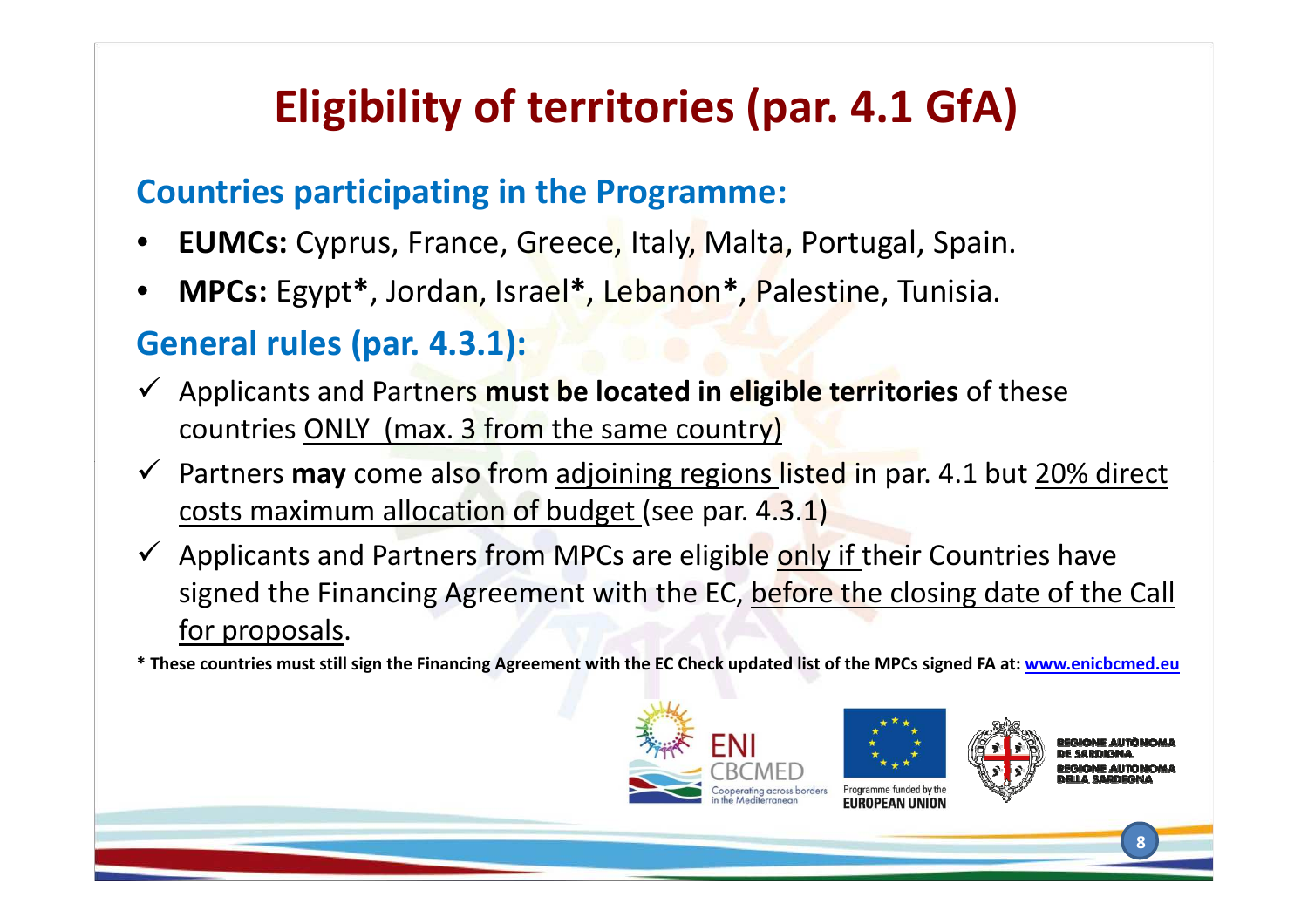## **Eligibility of territories (par. 4.1 GfA): activities**

**General Rule:** project activities **should be implemented**  in eligible territories of the countries represented in the partnership

### **Exceptions for geographical activities implementation:**

- **✓** Only if partners coming from adjoining territories are<br>
invelued resised attivities may take also in these are involved, project activities **may** take place in these areas
- Activities outside the eligible **area allowed on a case by case basis** by considering their added value to be clearly justified in the Application Form



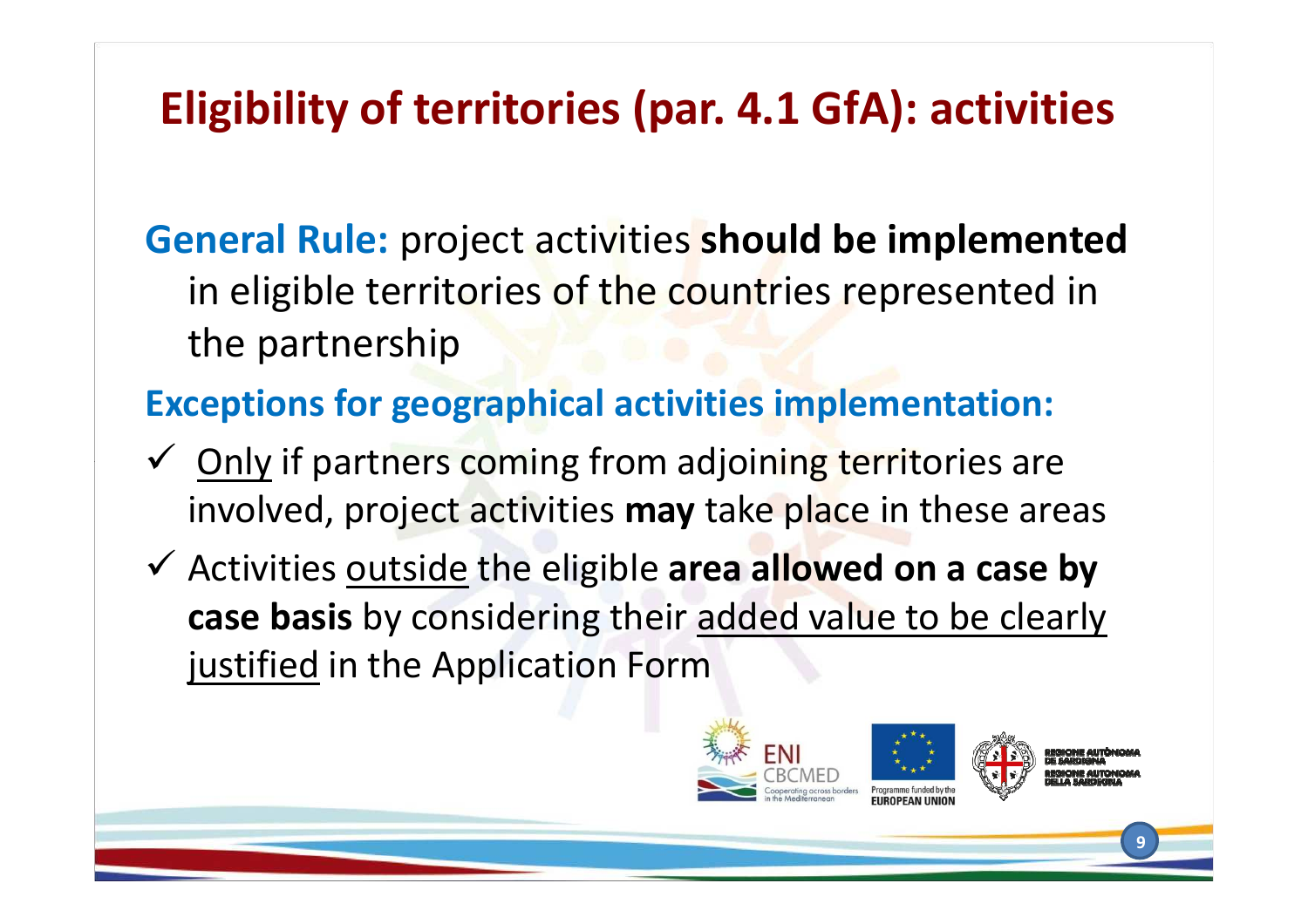**Specific rules geographical eligibility (par. 4.3.1 GfA)**

**Participation is allowed with limitations for:**

**International Organisations**

**only** if having operational offices in eligible area (do not count for min. and max. geographical criteria par. 4.4)

**Ministries and national PAs outside eligible territories participating countries**

if **added value is demonstrated** and **activities are implemented through local offices,** if available

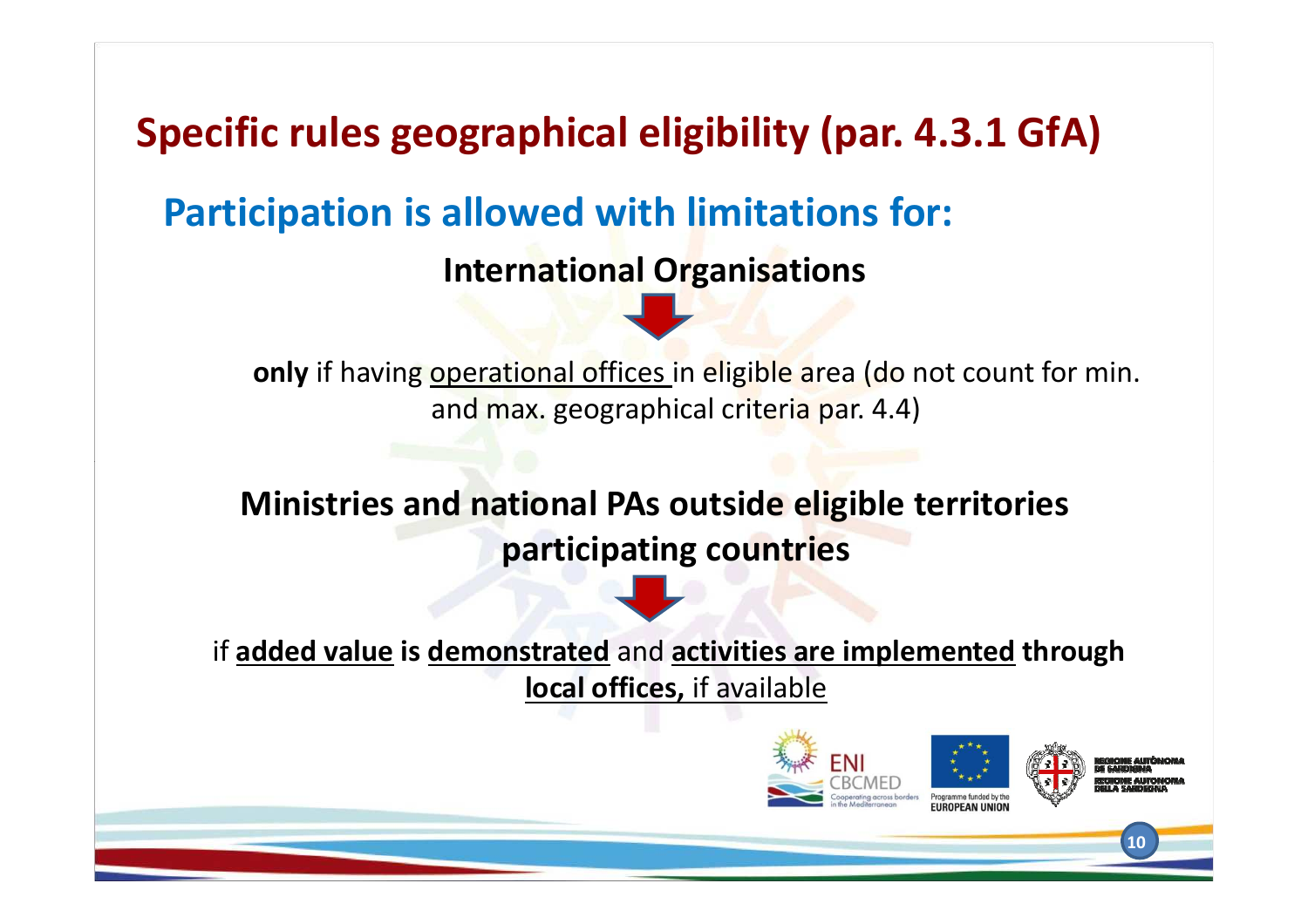## **Specific rules of geographical eligibility (par. 4.3.1 GfA)**

### **Headquarters out of eligible area** but **decentralized registered office** or structure in the eligible regions

1) if established **at least 2 years before the deadline** for submission Application Form;

#### **and**

2) **proved capacity** to undertake legal obligations and assume financial responsibility.

#### **Applicants and partners based in Lisbon region**

may apply only under the Overarching Objective 1

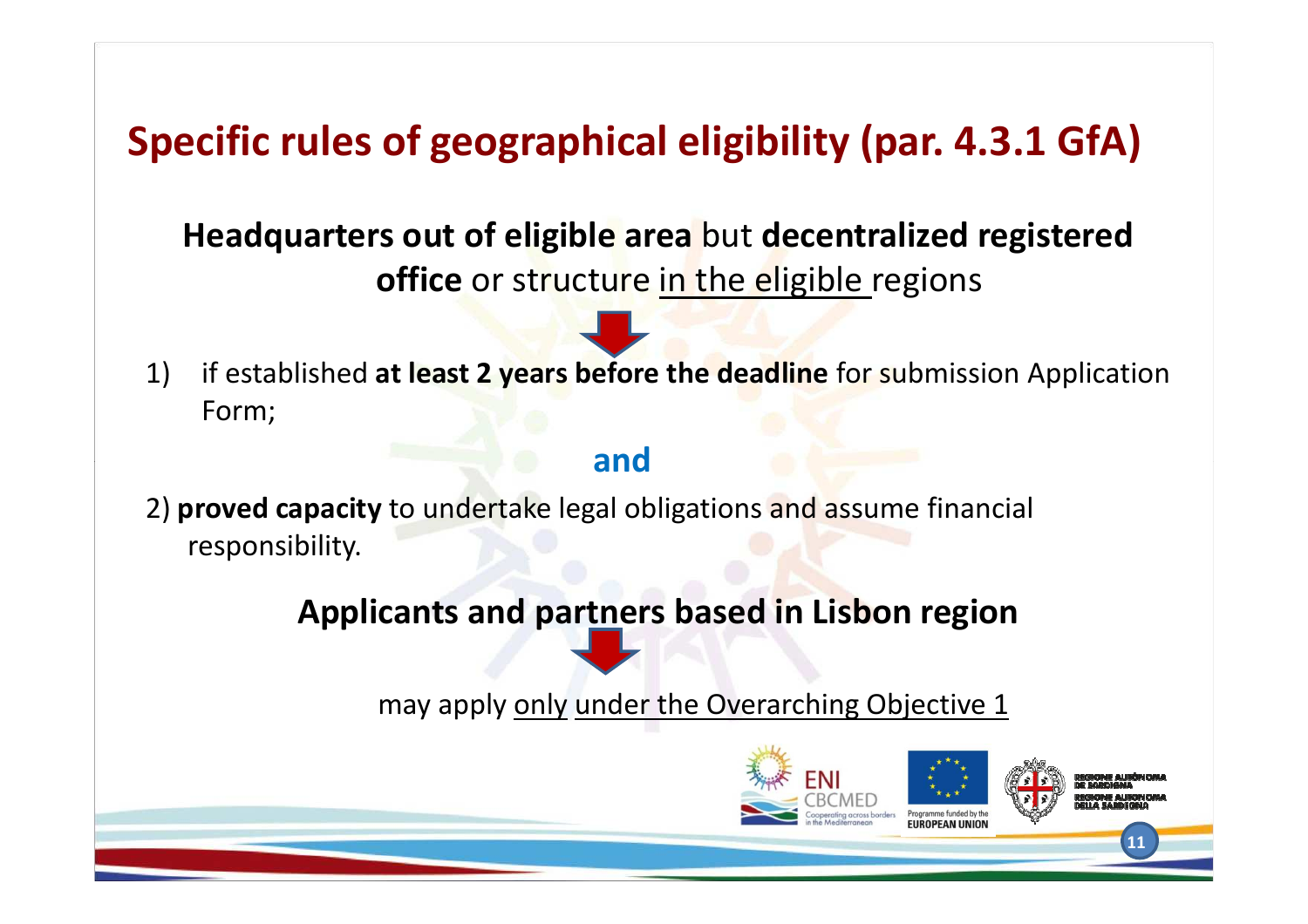## **Eligibility of Applicants and Partners (4.3.2)**

## **Participation allowed for entities with legal status of:**

- **Public body**(national and local administrations, other public bodies)
- **Body governed by public law** as defined by art. 2(4) of Directive 2014/24/EU (in MPCs those obliged to follow national rules check with NCP)
- **Private Body** (enterprises, NGOs, associations and other no profit organisations, etc.)
- $\checkmark$  **International Organisation** with limitations (see above and par. 4.4) set up by intergovernmental agreements and accepting specific programme obligations through a **specific declaration to be submitted.**

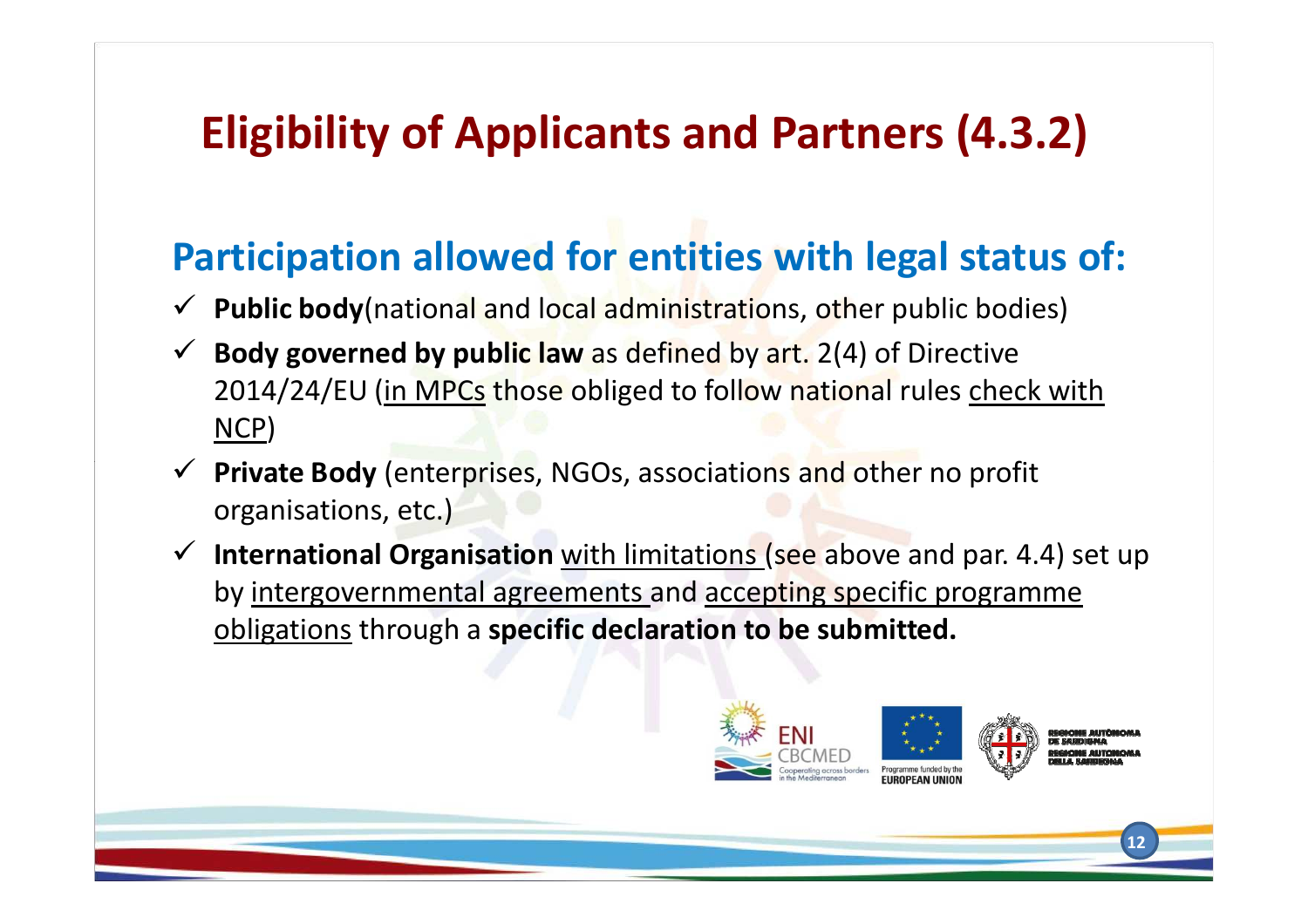## **Participation out of the partnership (4.3.2)**

### **Entities not acting as Applicants and Partners:**

- **Associates** organisations involved in the project but **they cannot receive project funding** (travel and subsistence paid by the Applicant or PP) or participate in procurement procedures launched by the project (ex. as subcontractors). No geographical requirements but a specific form to be submitted for proving their involvement.
- **Subcontractors**  $\rightarrow$  some activities can be outsourced by Applicant and<br>Destroys but not the whole project implementation (bull of the project) Partners **but not the whole project implementation** (bulk of the project). Applicant and Partners **cannot be sub-contracted** by themselves.
- **Sub-grantees** recipients of the sub-grants as **natural or legal persons**  resident or established in participating countries applicant and partners (max. 60.000 each for a total of 30% project direct costs).

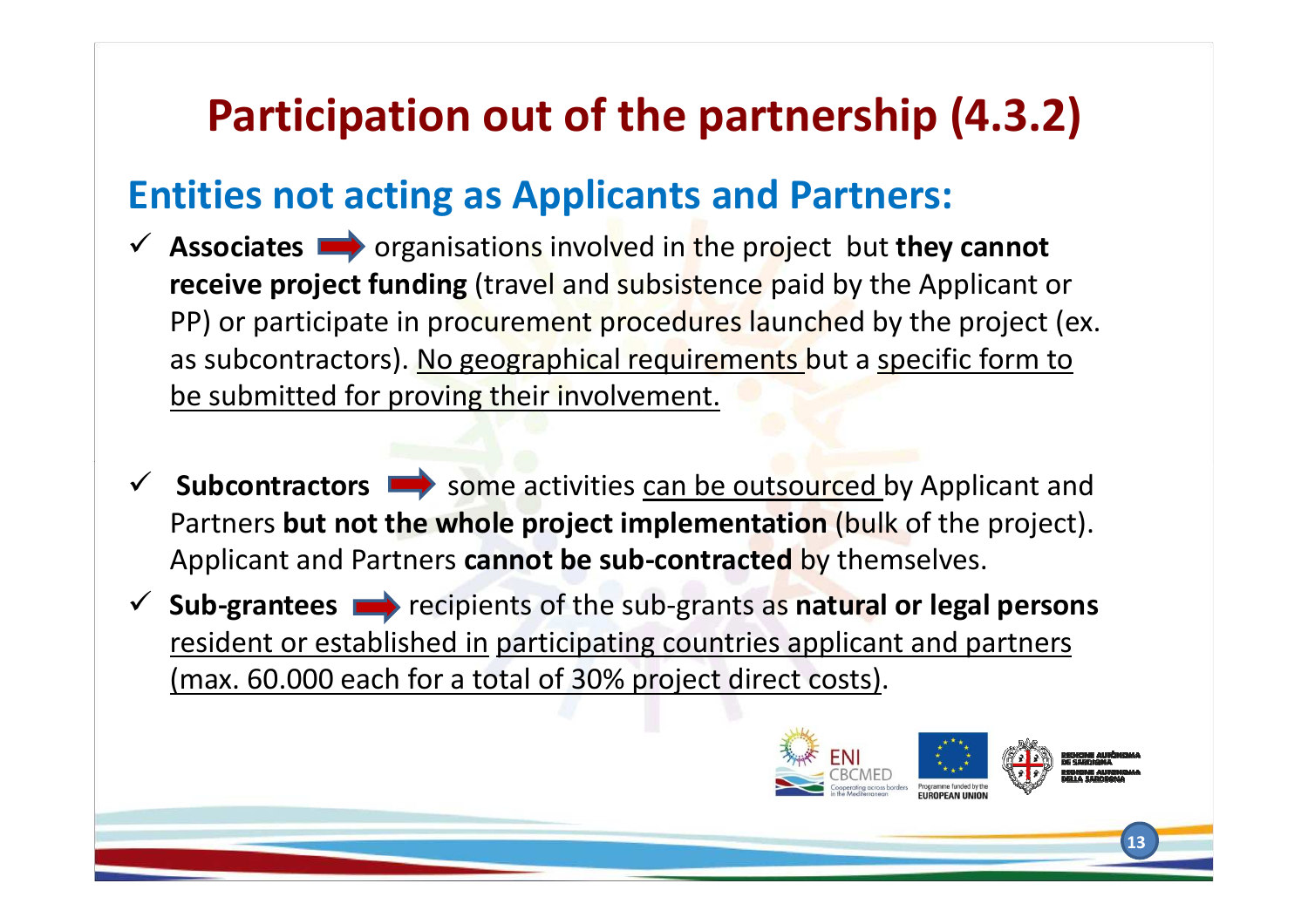## **Financial Dimension**



Max EU contribution **90%** of the total eligible costs. Min. co-financing **10%** of the total eligible costs **EXAMPLE:** 

**TOTAL total project costs € 3.400.000**

**ENI contribution: € 3.000.000 (approx. 88%) Project Co-financing: € 400.000 (approx. 12%)**

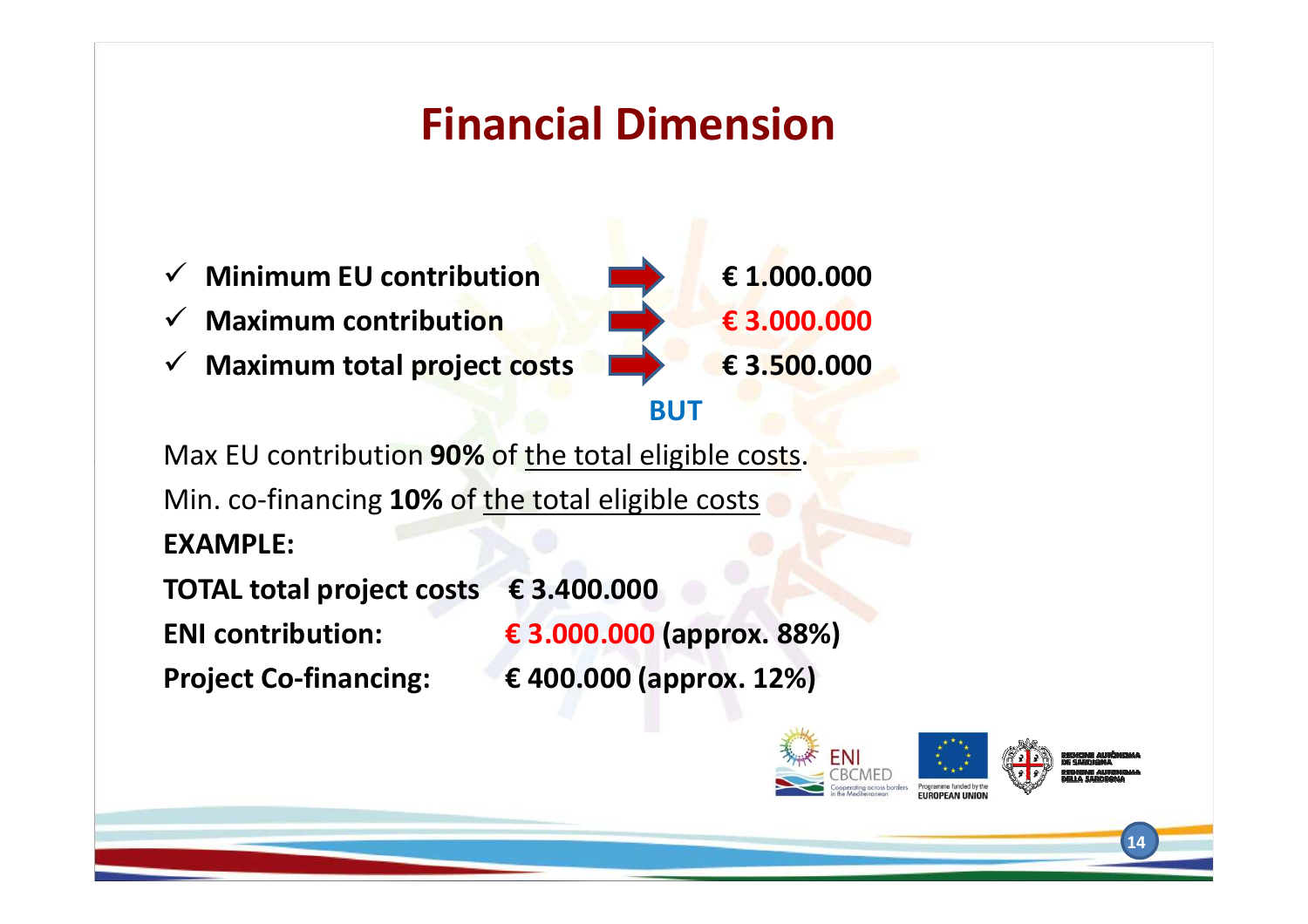## **Specific Requirements (4.4)**

### **Conditions to be met:**

- 1. Applicants can submit **only 1 proposal for each priority (alert in e-AF)**;
- 2.**No limitation** for the participation **as partner**;
- 3. Max. 2 grants (those highest ranked) financed to **same Applicant**

**Example:** the same university (considered as ONE entity regardless the independence of different departments) can submit **a maximum of 11 proposals** as Applicant (one per priority) but in the event all 11 pass all the evaluation steps, **only the 2 highest ranked projects will be financed**.

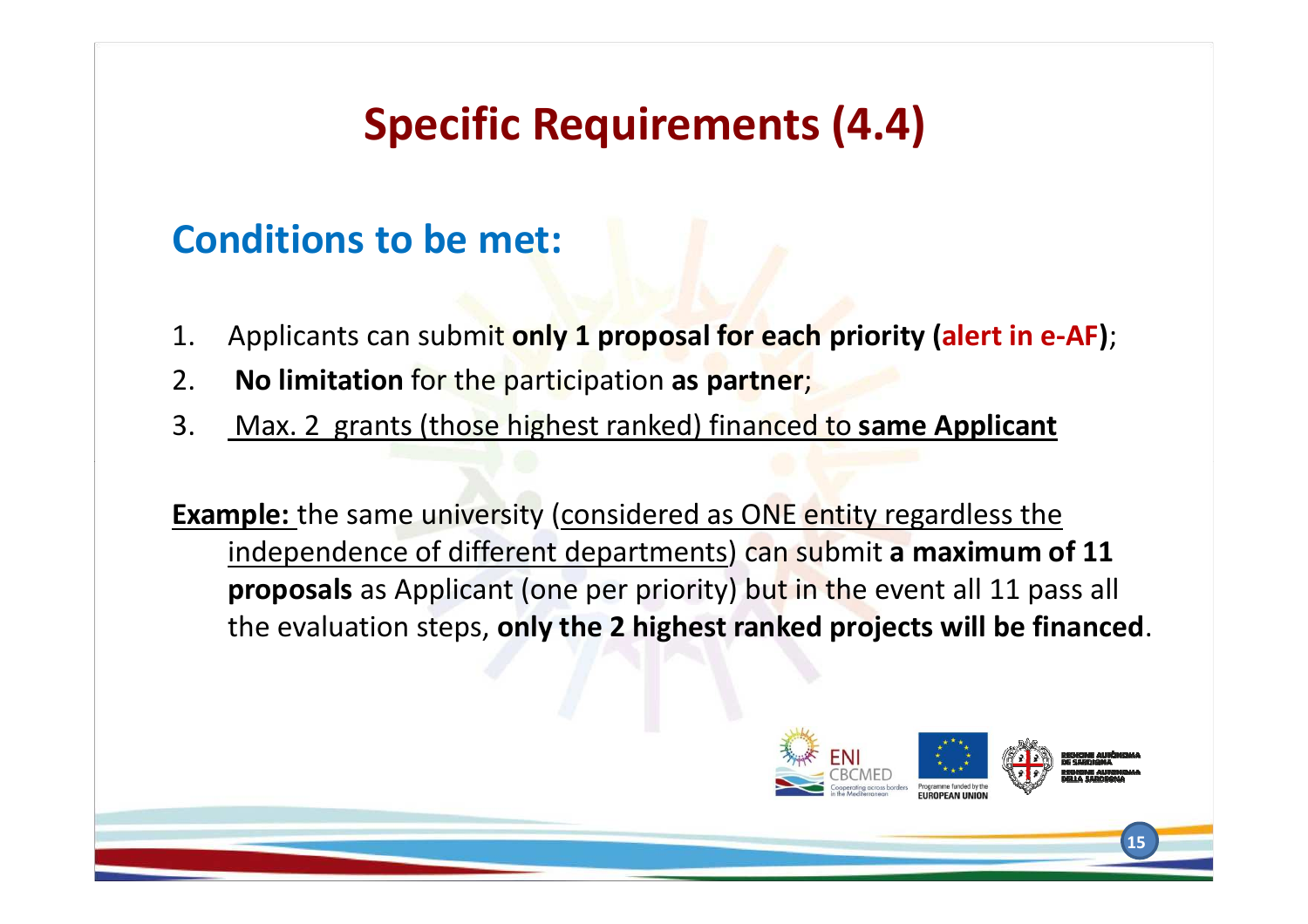## **Specific Financial Requirements (4.4.3)**

**At least 50% of the total direct costs shall be dedicated to activities to be implemented in MPCs territories either through**

a) allocating **at least 50%** of the budgeted direct costs **to MPCs Partners**

or

b) allocating less than 50% of direct costs to MPCs partners but the EU partners shall justify the difference to reach the said 50% by using their direct costs to implement activities in MPCs

#### **Example: TOTAL DIRECT COSTS OF THE PROJECT =**  $\epsilon$  **2.000.000**

- a)  $\epsilon$  1.200.000 (60%) directly allocated to MPCs
- b)  $\epsilon$  800.000 (40%) allocated to MPCs and  $\epsilon$  400.000 (20%) managed by EU PPs to implement activities in MPCs ( neither travel nor staff costs allowed!).

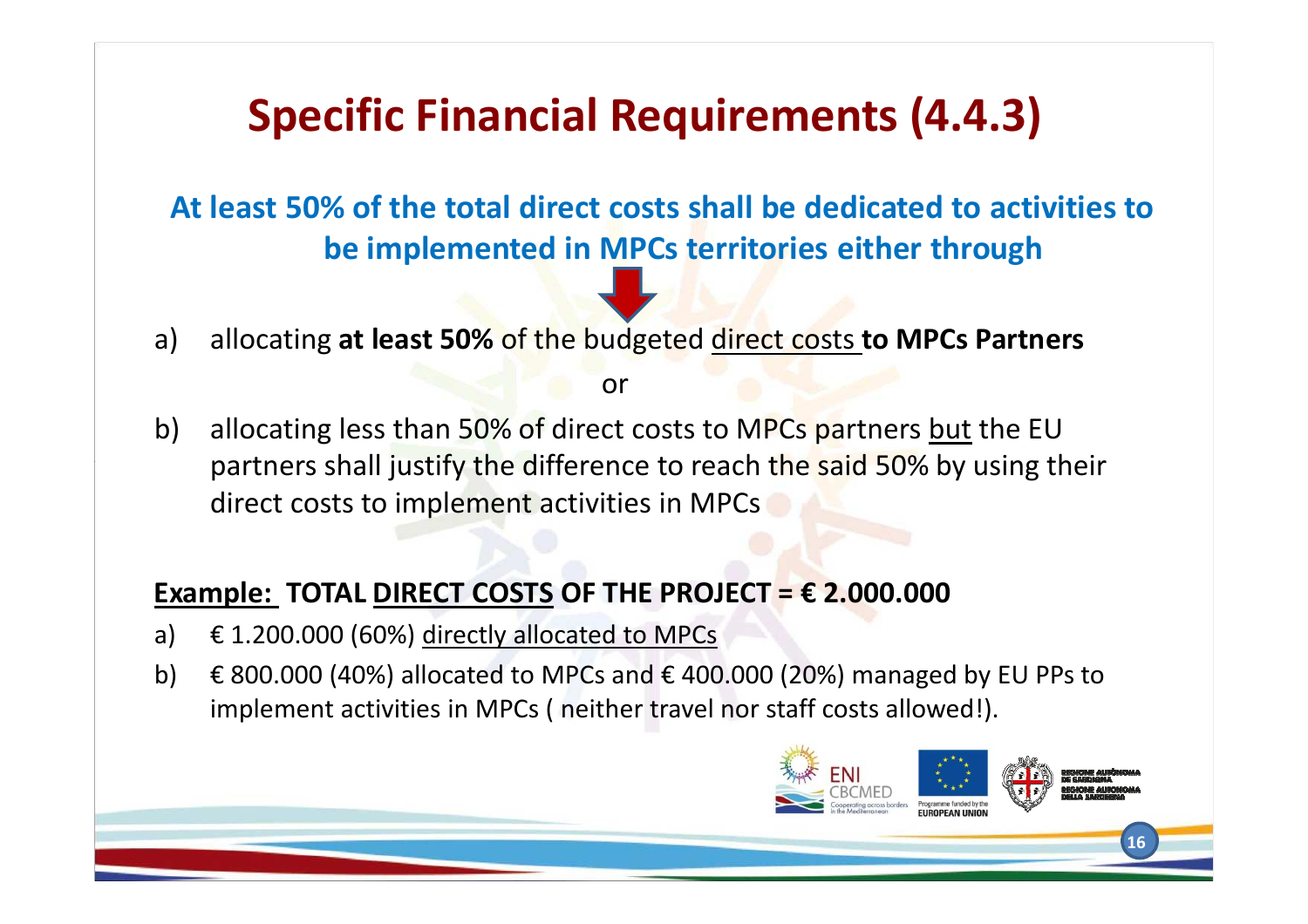# **Specific Financial Requirements (4.4.3)**

**General Rule:** A maximum **of 35%** of the total direct costs can be allocated to **an organisation**.

### **Exception:**

 if there is only **one** partner from a MPC, this may manage also 50% of the total direct budgeted costs

**Example: TOTAL DIRECT COSTS OF THE PROJECT = € 2.000.000**

**Applicant (GR):** € 600.000 (30%) **PP1 (IT): € 400.000 (20%) PP2 (TUN): € 1.000.000 (50%) |** 

financial capacity needs to be ensured!!